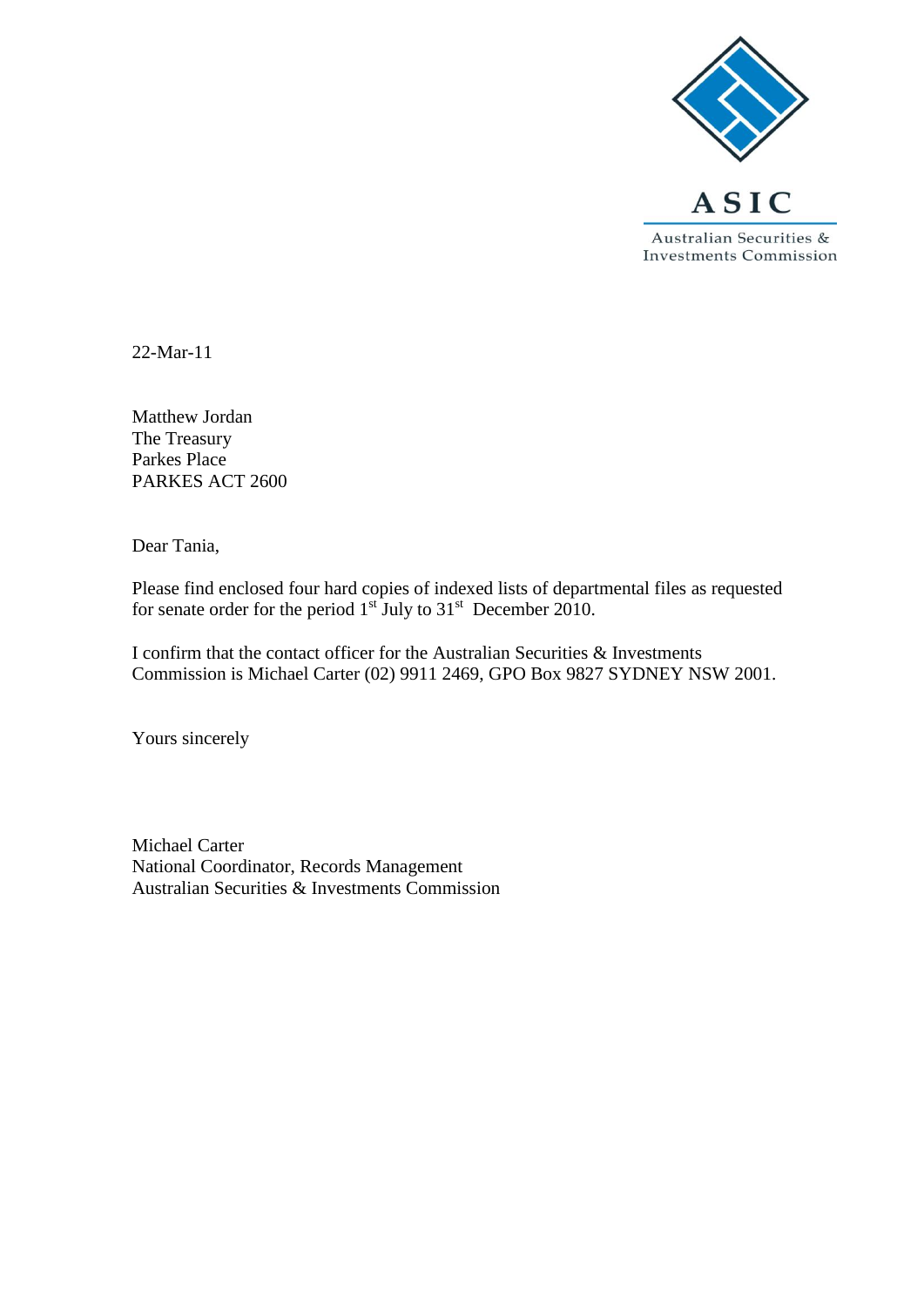

## **SENATE LIST ORDER NO 10**

## **AUSTRALIAN SECURITIES AND INVESTMENTS COMMISSION**

*Indexed File Lists Created between 1st July and 31st December 2010*

| Dates:                                 | $1ST$ July – 31 <sup>st</sup> December 2010                        |  |
|----------------------------------------|--------------------------------------------------------------------|--|
| <b>Contact:</b>                        | <b>Michael Carter</b> (02) 9911-2469<br>Michael.Carter@asic.gov.au |  |
| <b>Website Details:</b> Use link below | http:/www.asic.gov.au                                              |  |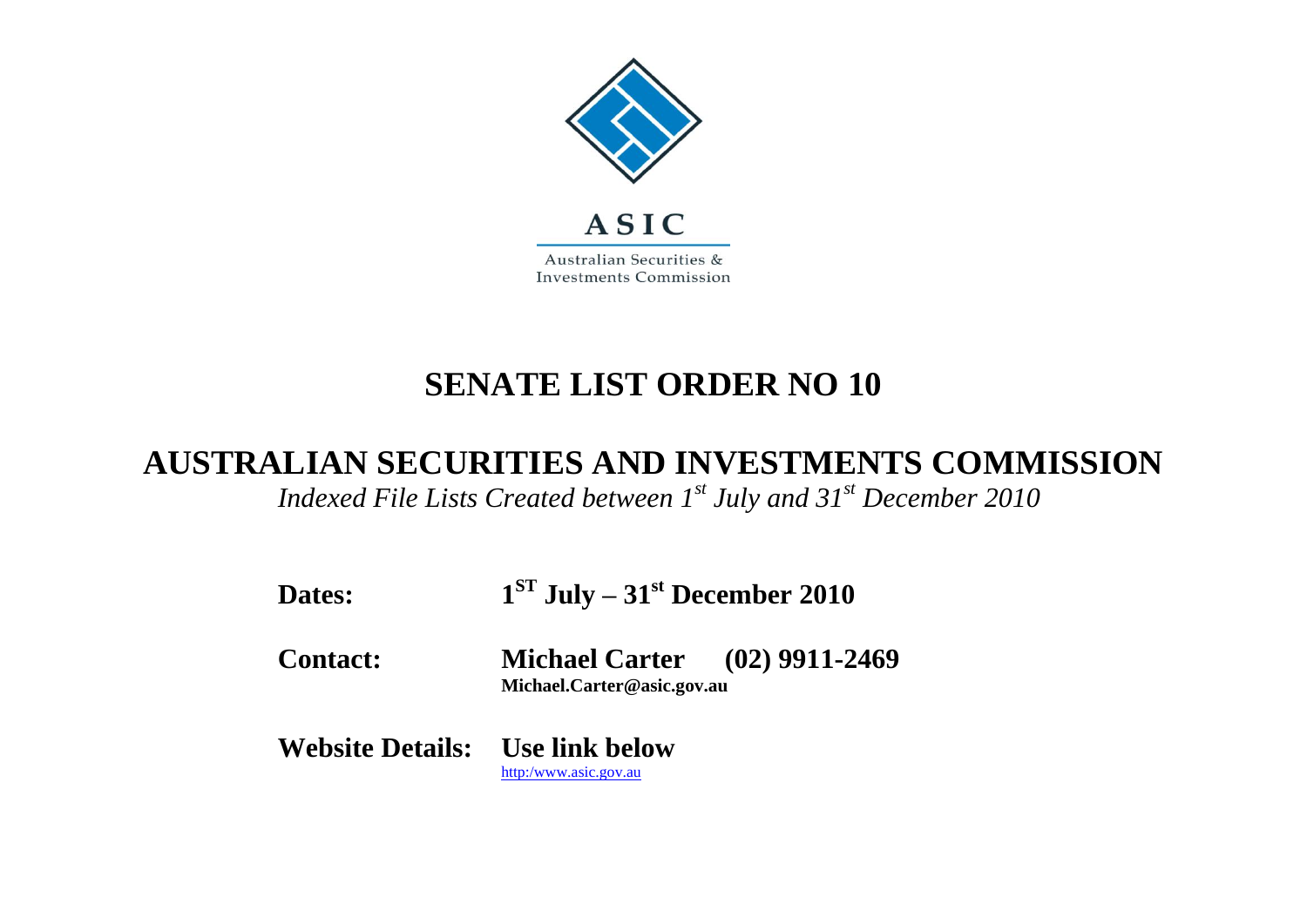File Number Title PMR 2010/020195 LAW REFORM: CONTINUOUS DISCLOSURE BY UNLISTED DISCLOSING ENTITIES PMR 2010/021420 TRUSTEE COMPANIES - COMPENSATION ARRANGEMENTS PMR 2010/021659 NOTIFICATIONS RECEIVED FROM MARKET LICENSEES AND CS FACILITY LICENSEES UNDER S792B & 821B OF THE CORPORATIONS ACT 2001 - 1 JULY 2010 TO 30 JUNE 2011 - PART 4 PMR 2010/022946 PROFESSIONAL INDEMNITY INSURANCE AND CREDIT LICENSING PMR 2010/023507 RPG SUBMISSION-PRO FORMA FINANCIAL INFORMAT ION PMR 2010/023823 AUSTRALIAN CONSUMER LAW: PUBLIC GUIDANCE ON ENFORCEMENT AND COMPLIANCE REMEDIES PMR 2010/024621 NEW REGULATORY GUIDE - PROSPECTUS GUIDANCE VOLUME 1 PMR 2010/024622 NEW REGULATORY GUIDE - PROSPECTUS GUIDANCE VOLUME 2 PMR 2010/024625 NEW REGULATORY GUIDE - PROSPECTUS GUIDANCE VOLUME 3 PMR 2010/025252 INDIRECT SELF ACQUISITION BY INVESTMENT FUNDS FURTHER CONSULTANCY VOLUME 2 PMR 2010/026160 FACILITATING DEBT RAISING PMR 2010/026265 RG 98 LICENSING: ADMINISTRATIVE ACTION AGAINST FINANCIAL SERVICES PROVIDERS - 2010 UPDATE PMR 2010/026917 PUBLIC OUTCOMES FOR CREDIT RELATED ENTITIES PMR 2010/027478 REGULATION OF LIMITED RECOURSE BORROWINGS BY SMSF'S PMR 2010/027859 ASIC ACT ENFORCEMENT TOOLS: SUBSTANTIATION INFRINGEMENT AND PUBLIC WARNING NOTICES PRECEDENTS AND COMMENTARY PMR 2010/027862 PUBLIC DETERRENCE POLICY GUIDANCE PMR 2010/027863 REVIEW OF RG 4: INTERVENTION PMR 2010/029630 REGULATION OF TRUSTEE COMPANIES/CORPORATIONS VOLUME 5 PMR 2010/029631 REGULATION OF TRUSTEE COMPANIES/CORPORATIONS VOLUME 6 PMR 2010/030336 HOUSING LOANS - RESPONSIBLE LENDING PMR 2010/030938 WEB BASED LEAD GENERATORS AND CREDIT LICENSING PMR 2010/031696 MONITORING OF COMPLIANCE WITH ENFORCEABLE UNDERTAKINGS - AUDITORS PMR 2010/032047 GENERAL PROJECT FINANCIAL SERVICES - MANAGEMENT STRUCTURES NOV 2010 PMR 2010/033378 REGULATORY GUIDE ON INFRASTRUCTURE ENTITIES: IMPROVING DISCLOSURE FOR RETAIL INVESTORS PMR 2010/033458 REVISED RG 43 ON FINANCIAL REPORTING AND AUDIT RELIEF